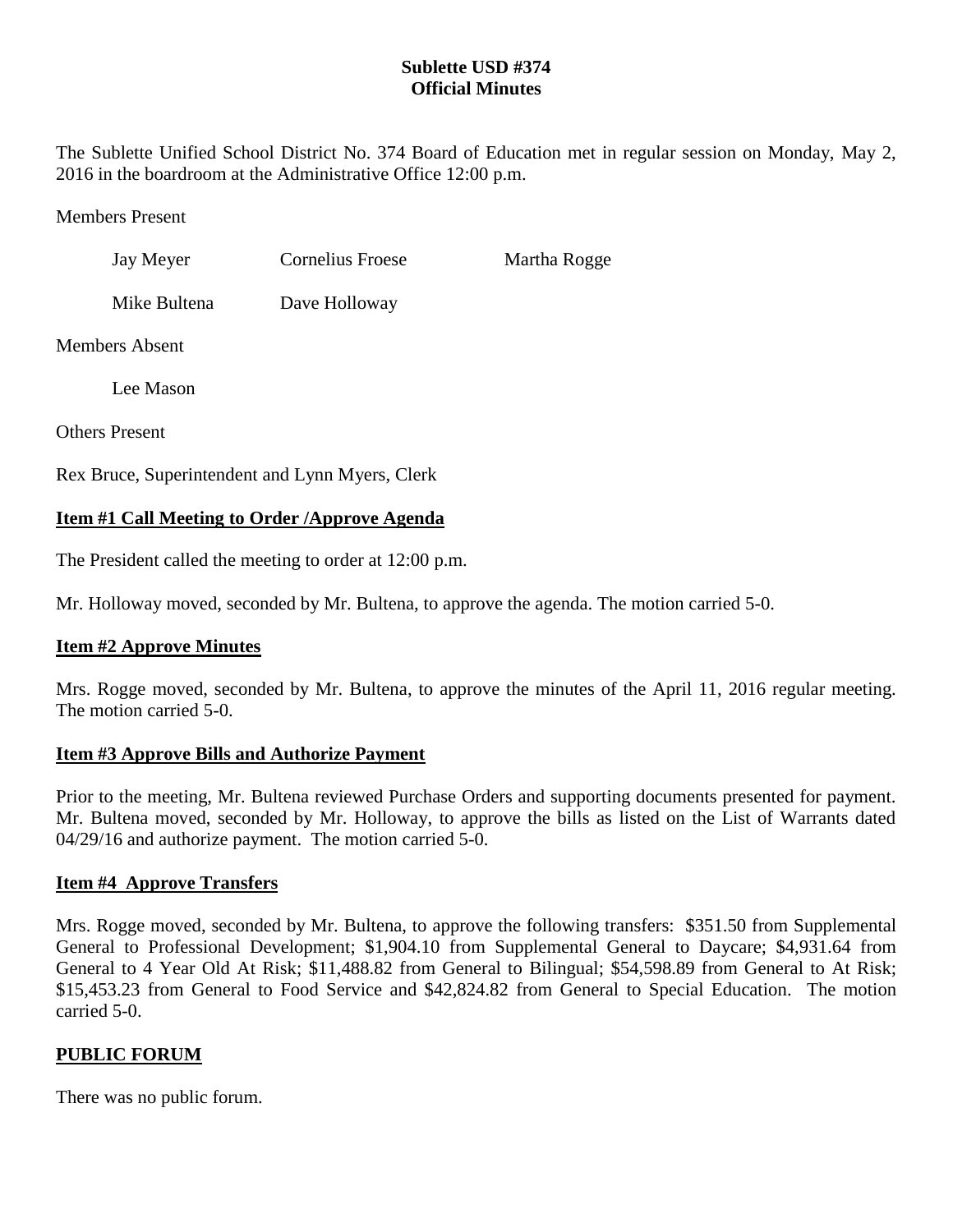# **Item #5 KASB Membership/Legal Assistance Fund**

Mrs. Rogge moved, seconded by Mr. Holloway, to pay the KASB membership fee of \$7,270 and the legal assistance fund service fee of \$1,650. The motion carried 5-0.

### **Item #6 Executive Session – Non-Elected Personnel**

Mr. Bultena moved, seconded by Mr. Froese, to go into executive session to discuss non-elected personnel, in order to protect the privacy interest of an identifiable individual(s), to include Mr. Bruce in executive session, and to reconvene to open session in the boardroom at 12:25 p.m. The motion carried 5-0.

The Board reconvened to open session at 12:25 p.m.

## **Item #7 Contract Approval**

Mrs. Rogge moved, seconded by Mr. Bultena, to approve the contract of Mrs. Aubrey Roths as fifth grade teacher for the 2016-2017 school year. The motion carried 5-0.

Mrs. Rogge moved, seconded by Mr. Froese, to approve the contract of Ms. Jamie Trigg as Title 1 math teacher for the 2016-2017 school year. The motion carried 5-0.

Mr. Holloway moved, seconded by Mr. Bultena, to approve the list of certified personnel for the 2016-2017 school year. The motion carried 5-0.

Mr. Bultena moved, seconded by Mr. Froese, to approve the list of classified personnel for the 2016-2017 school year. The motion carried 5-0.

Mr. Holloway moved, seconded by Mr. Bultena, to approve the list of supplemental contracts for the 2016-2017 school year. The motion carried 5-0.

## **Item #8 Resignations**

Mrs. Rogge moved, seconded by Mr. Holloway, to accept the resignation and retirement of Mrs. Mary Meyers as sixth grade teacher with thanks for many years of service. The motion carried 5-0.

Mr. Holloway moved, seconded by Mr. Froese, to accept the resignation of Mrs. Carlotta Patterson as middle school science-high school chemistry teacher. The motion carried 5-0.

## **Item #9 Executive Session – for Discussion Relating to the Acquisition of Real Property**

Mr. Bultena moved, seconded by Mrs. Rogge, to go into executive session to discuss acquisition of real property, to include Mr. Bruce and Mr. Myers, and to reconvene to open session in the boardroom at 12:40 p.m. The motion carried 56-0.

The board reconvened to open session at 12:40 p.m.